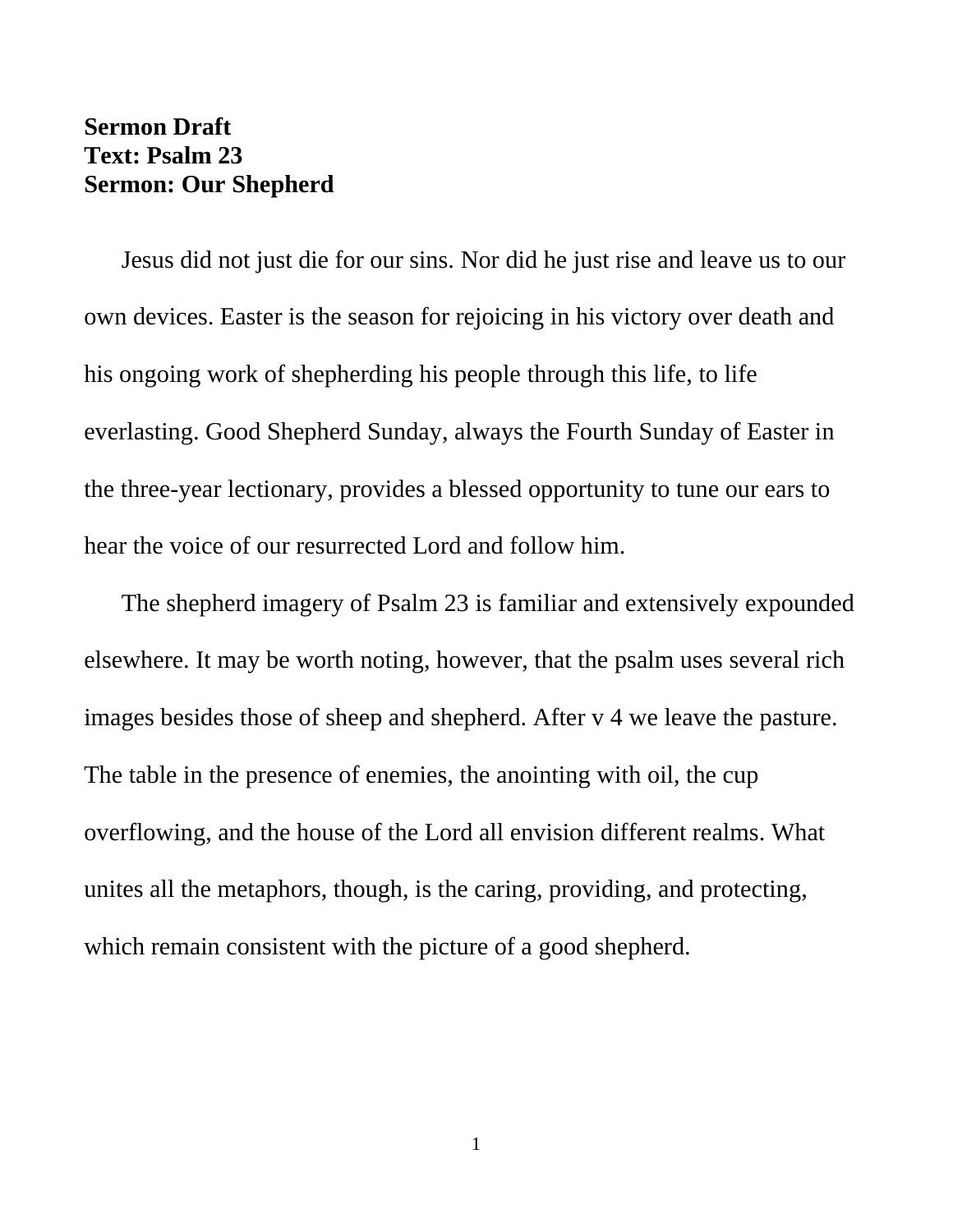No image of the Lord, and his relationship with us, strikes closer to the core of our being than the image we see in today's lessons: the image of the Lord as our Shepherd and us as his sheep. We read it in the Psalm for today: *"The Lord is my shepherd; I shall not want."* We hear it in the Second Lesson: *"For the Lamb in the midst of the throne will be their shepherd."* (Reveleation 7:17) And in our Gospel Jesus tells us, *"My sheep hear my* 

*voice, and I know them, and they follow me."* (John 10:27). We even teach our children to sing "I Am Jesus' Little Lamb."

Why do you suppose this image has such power for us? Perhaps it's because in a world as troubled as ours, we link sheep and shepherds together with peace and quiet. Our psalm says, *"He makes me lie down in green pastures, he leads me beside still or quiet waters."* And when the day has been long and hard, some get to sleep by counting sheep.

Or maybe we like this image so much because of how we think of sheep. I remember we used to have a sheepskin at home, it was so soft to lay on. The wool was soft and clean and fresh. Surely the animal that gave it must be like that: soft and gentle, clean and fresh, without fierce teeth or sharp claws. Jesus, the Lord, is our Shepherd, and we are his sheep.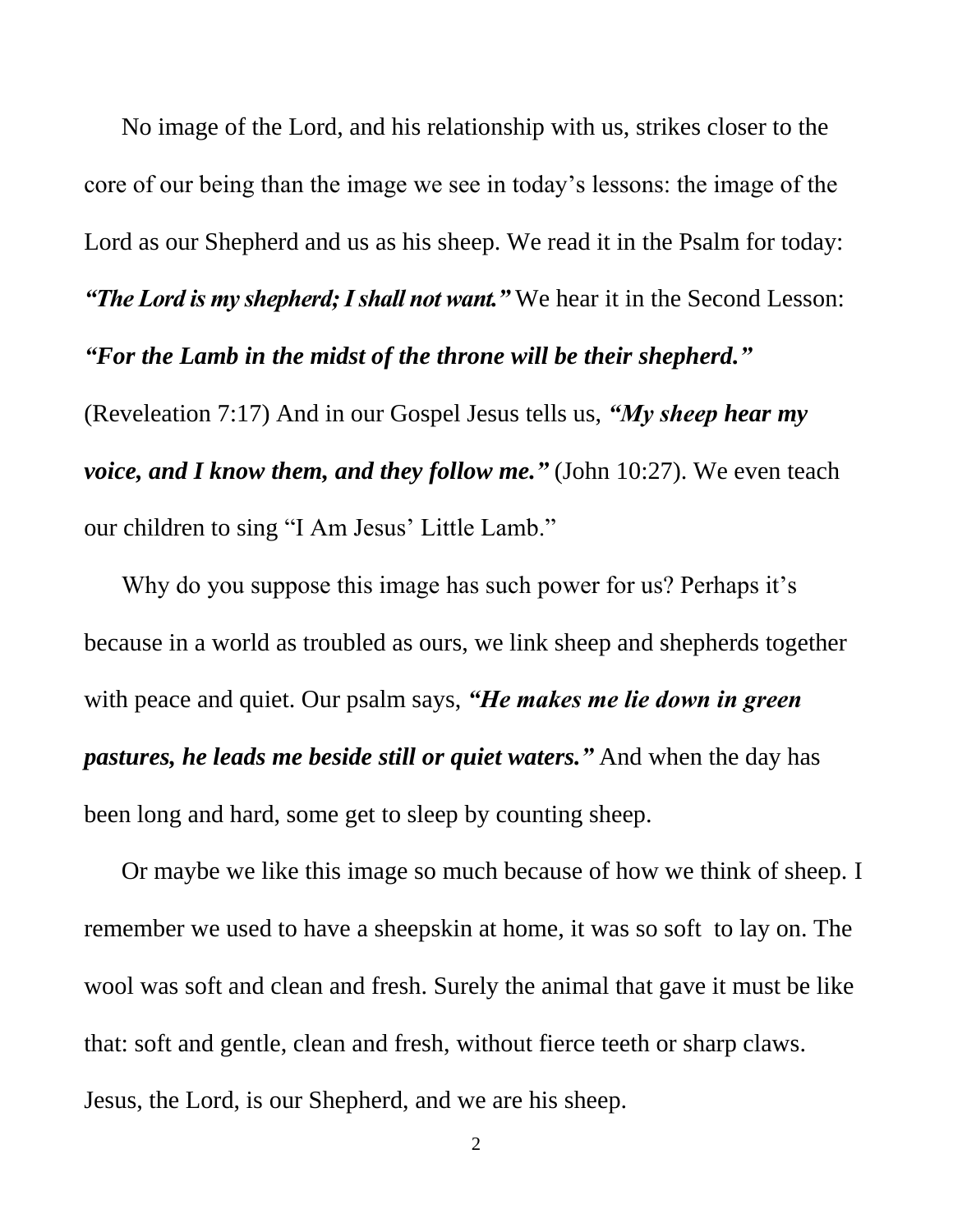If only more of us knew how sheep really are, we might feel a bit more sheepish about ourselves! Laura Ingalls Wilder brings that fact home in the book Farmer Boy. The chapter called "Sheep Shearing" describes the process of taking the wool from the sheep. The first thing done is to give each sheep a thorough washing.

You see, all that thick, soft wool picks up a lot of dirt as the sheep lives from day to day. What comes to us as clean and soft starts out as filthy and muddy. When the sheep have been scrubbed, they must be sheared immediately, because if they aren't, they'll get dirty all over again.

Those who've tended sheep know that they have other unpleasant characteristics. Sheep are prone to wander from the flock. The sight of some greener grass catches their attention, and they wander until they find themselves far away. Sheep can also be stubborn, headstrong, willful creatures.

3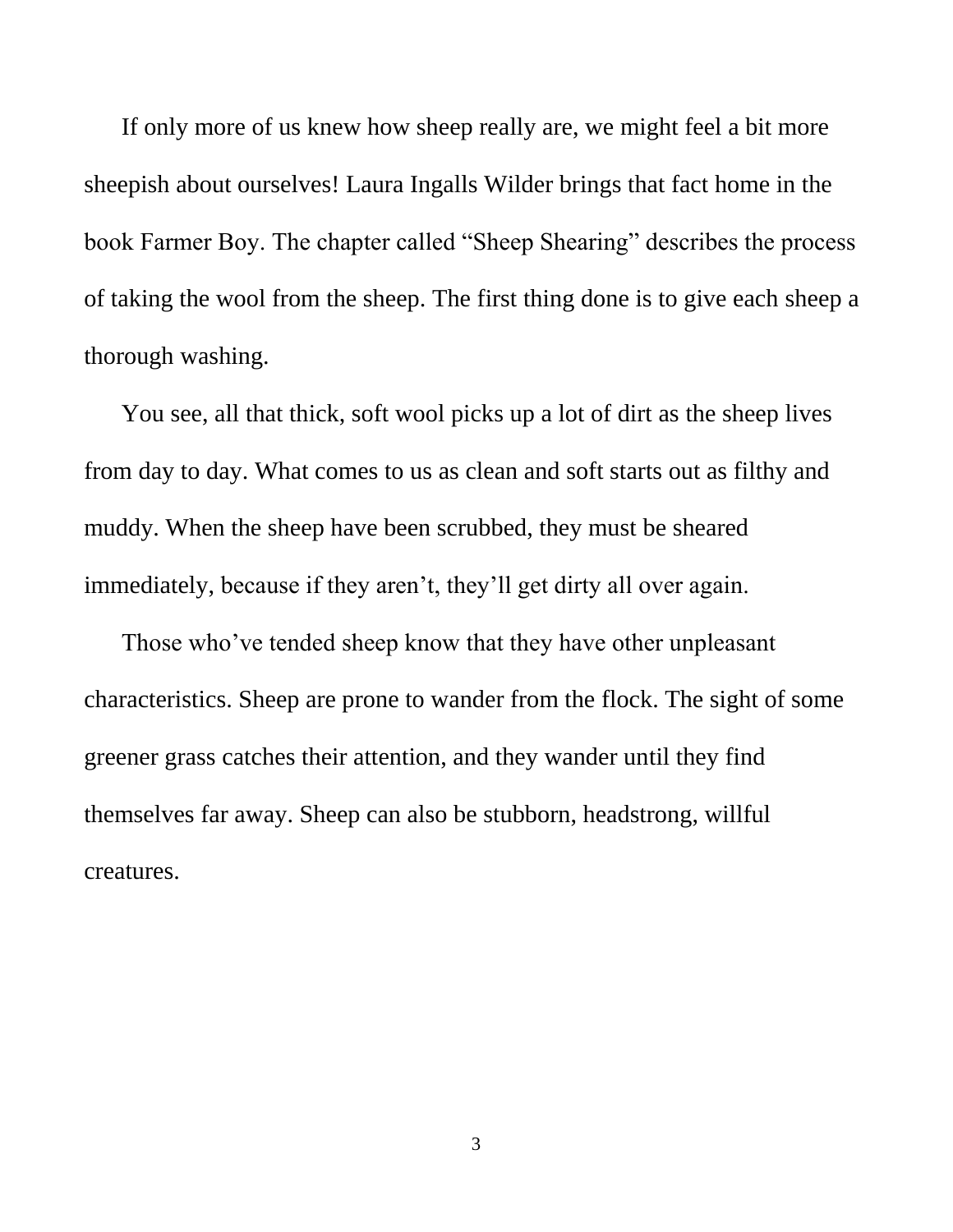We are God's sheep, God's flock. And just like sheep in the field, we Christians have an amazing ability to pick up dirt from our surroundings. How often we find our thoughts and words reflecting those of our non-Christian neighbors! We may not be able to help passing through the valley of the shadow of death, but when we begin to walk like those who are spiritually dead, that's peril of our own making and we should be very much afraid!

How often we look at ourselves in the light of God's Law, only to be dismayed by the sight of the filth and mess in our life! Instead of luxuriating in the oil the Lord pours over our head and whatever good things he pours into our cup we covet the luxuries of this world, never content, always wanting greener pastures, bigger lawns, houses better appointed than the Lord's (and on a more desirable street!), valuing the praise of others and our friends' envy well above goodness and mercy. Instead of trusting God to vindicate us in the presence of our enemies, we fear them, smear them, speak all kinds of evil against them, and gloat when we see them stumble. Every time we gather for worship in the Divine Service, as soon as the name of God is placed on us, we find we must confess our sins.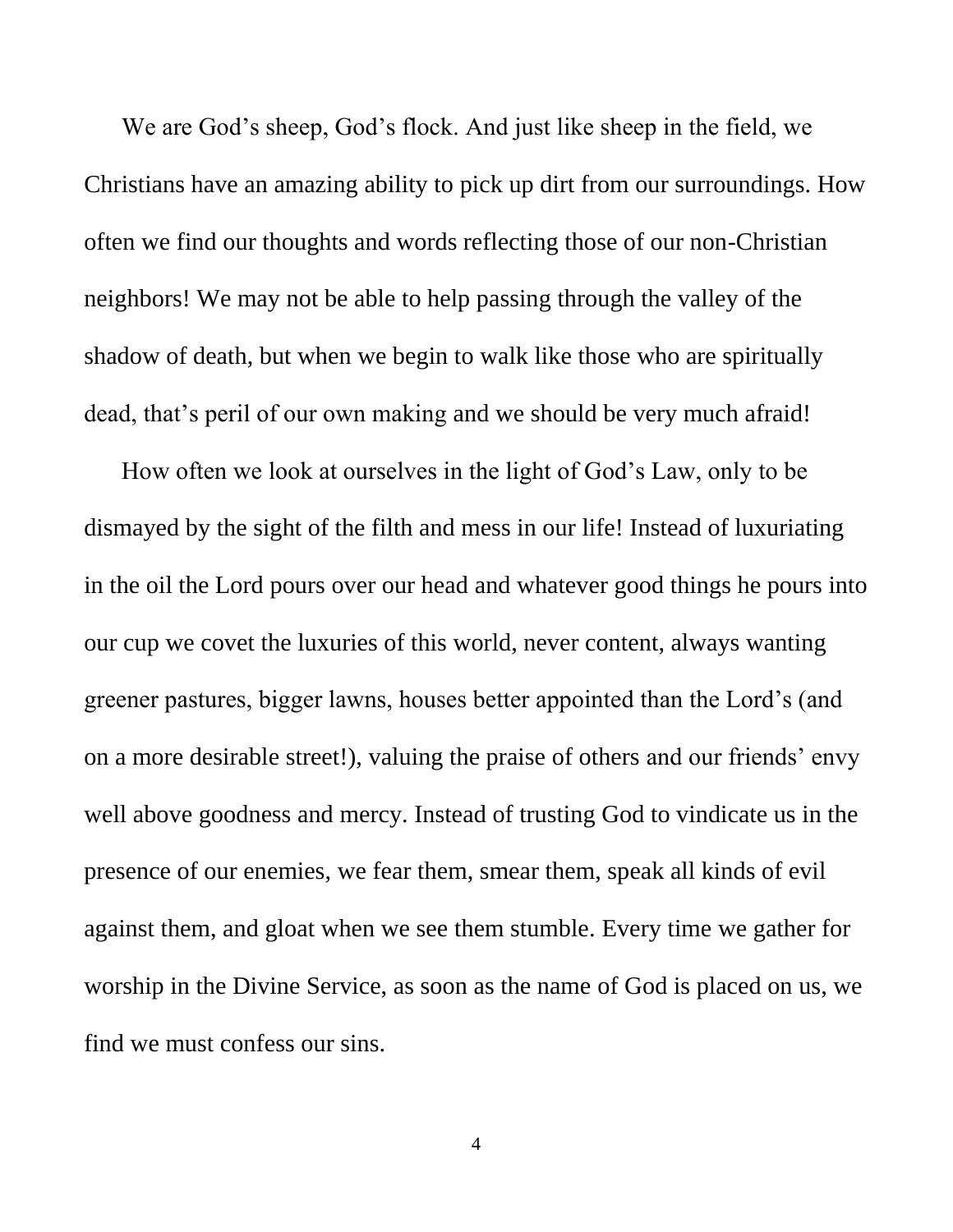God's sheep have a tendency to wander too. Perhaps something hurtful is said to us, maybe by the people of God. Or we experience some horrible, shocking event a sudden death we can't possibly explain in our understanding of a loving God, a rejection by a loved one that doesn't make sense when we've been committed and faithful. Or maybe we catch sight of greener grass just over the next ridge those worldly goods that draw us away, a catchier sounding philosophy or religion. We wander from God's house become angry with him, lose faith in him, lose confidence that his simple Word and Sacrament are the richest table anyone could ever spread before us. The next thing we know, months or even years have gone by, and we find ourselves alone, without him, maybe without the dear ones he's given us.

Isaiah said it well: *"All we like sheep have gone astray; we have all turned to our own way, and the Lord has laid on him the iniquity of us all."* Stubborn? Us? Sadly, yes. When things don't go our way, we sometimes respond by digging in our heels and forcing others to drag us along. Instead of praying, **"Thy will be done on earth as it is in heaven,"** we pray, "My will be done in heaven and on earth—or else!"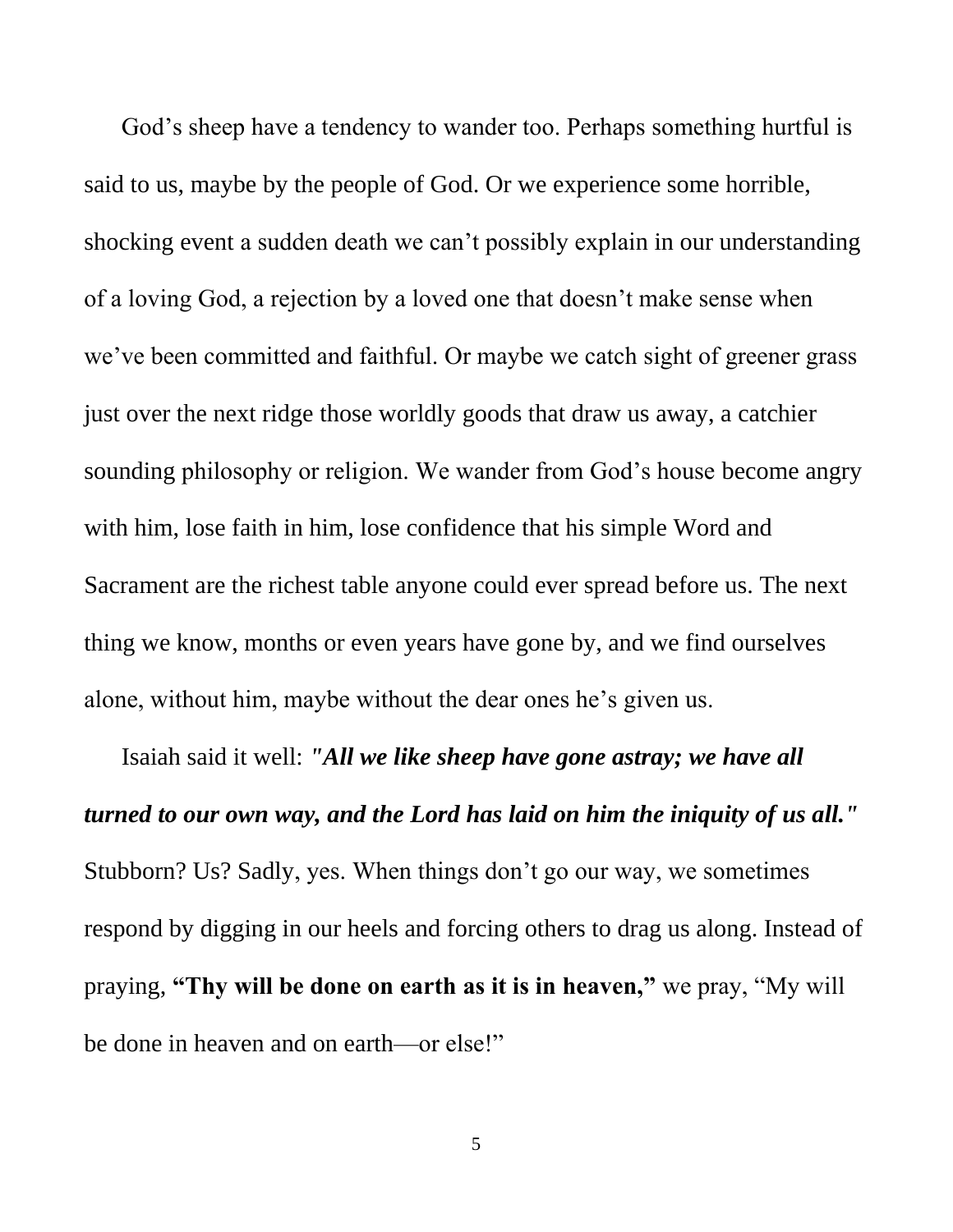We are sheep: dirty, lost, and stubborn. And so serious is our problem that God has taken a radical step to solve it. The Lord, the Shepherd of Israel, took on flesh and became the Lamb. Did you hear the words of John? *"The Lamb at the center of the throne will be their shepherd"* (Revelation 7:17). Jesus is the Lamb of God. He took away the filth and grime of our sin by washing us in his own pure blood. And when we were lost, without hope and without God in the world, he wandered far from his heavenly home in search of us. His search took him to a lowly virgin in Nazareth, to a humble cave in Bethlehem, and, finally, on a dark and lonely Friday afternoon, to an accursed tree. He conquered our willfulness by yielding his own will to that of the Father even unto death. Freely, willingly, lovingly he offered himself up for us through the Spirit to the Father.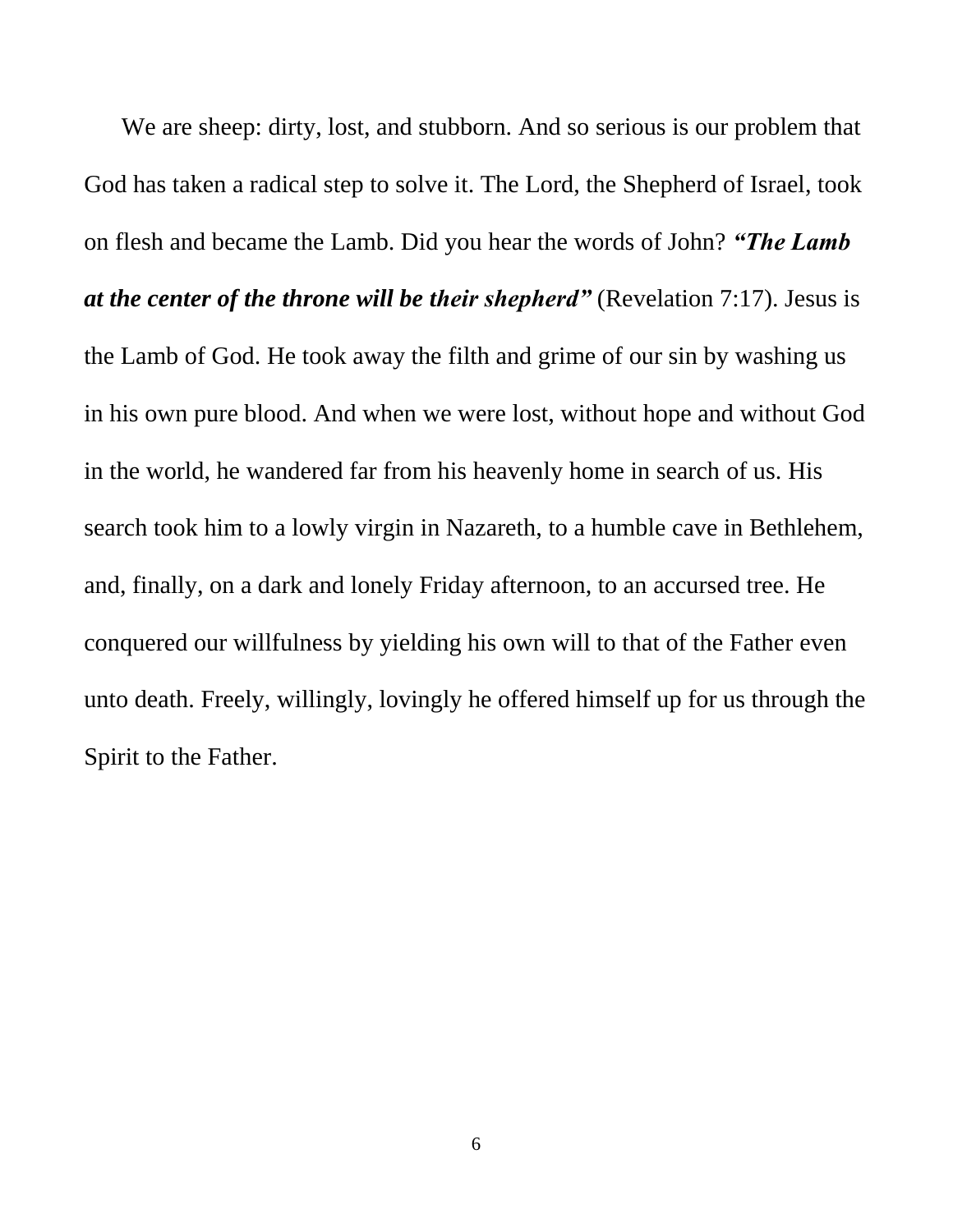The Shepherd became a lamb. And with his resurrection on the third day, the Lamb has become our Shepherd. He feeds us in the pasture of his Word. He leads us beside the still, deep waters of Baptism: springs of living water, because through this water he gives us life. He satisfies our hunger by giving us the heavenly bread and the cup of life, his own body and blood. Our cup runneth over with eternal blessing because we drink of the cup he pours out for us.

He knows each of us as well as any good shepherd knows his own sheep. And the amazing thing is that he still loves us, still feeds us, still leads and guides us through all the perilous ways of this life. The Shepherd became a Lamb to save us dirty, wandering sheep.

Little by little, as we feed on his love and stay with his flock, he breaks the old willfulness and stubbornness. He makes us his servants, who fear and love and trust in him above all things. He makes us his servants, who learn to give not only our wool but also, if necessary, our own skin for the needs of others.